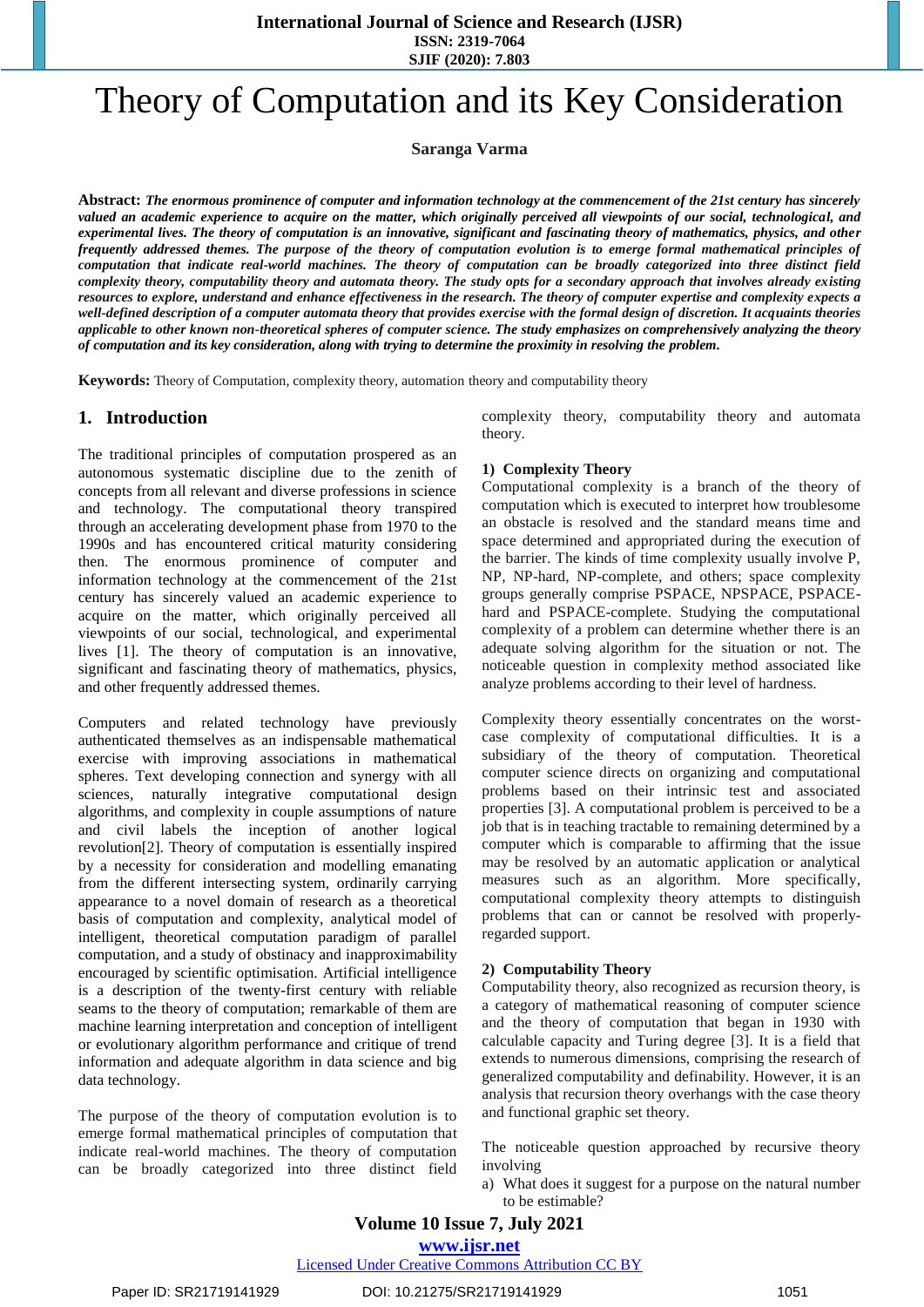- b) How can non-computable purposes be divided into a theocracy based on their strata of non-computability?
- c) Identified the problem as solvable and unsolvable?

The theory of computation technique and complexity is nearly compared to each other. In complexity theory, the purpose is to analyze problems as simple ones and difficult ones. In contrast, in computability theory, the distribution of the issues is by those that are discernible. Those that are not computability principles include numerous of the approaches used in complexity theory.

#### **3) Automation Theory**

Automation theory deals with the determination and features of mathematical patterns of computation. These patterns perform a vital role in several connected regions of computer science [4]. Automata theory is a matter of complex machines and automata as well as computational problems that can be determined employing them. It is an assumption in academic computer science and discrete mathematics.

The term automata indicates self-acting. One of the principles called finite automation is practised in text processing, compilers and hardware designing, another type, called context-free grammar, is practised in programming languages and artificial intelligence. Automata theory is an attractive position of continuing the building of the study of the theory of computation. The theory of computer expertise and complexity expects a well-defined description of a computer automata theory that provides exercise with the formal design of discretion. It acquaints theories applicable to other known non-theoretical spheres of computer science.

Automation theory is closely related to symmetrical language theory, and automation is a terminable description of a standard language that may be an absolute set. The traditional language group often incorporates automation; they can ascertain size typically explained by the Chomsky hierarchy, which defines the connection between multiple languages and formalized reasoning. Automata perform a significant purpose in the theory of computation, compiler architecture, Artificial intelligence boosting and formal affirmation.

## **Research Objective**

The paper's motive is to comprehensively analyze the theory of computation and its key consideration, along with trying to determine the proximity in resolving the problem.

## **Research Question**

Analysis of the theory of computation and key considerations of computational problems?

## **2. Literature Review**

The papers illustrate an introduction of theory by discussing elements and significant features, and details of the theory of computation. The theory of computation is a section of mathematics and computer science. An enormous number of principles which are addressing computation is implemented in computer hardware and software[1]. The theory of computation can be suitably organized into three allinclusive classifications: complexity theory, computability theory, and automata theory. The motive of the study is a too extensive analysis of the theory of computation how a mathematical medium efficiently employed by performing certain principles, patterns, models of computation, and the associated semantics from the most foundational to the vaguest like finite automata and formal language, contextfree language, and pushdown automata, and the turing machine, and recursively enumerable and recursive language[3]. It also explores decision problems to reduce and undecidability on the Kleene program to computability, complexity, and NP-completeness. The persistence of the theory of computation progression is to emerge formal mathematical principles of computation that indicate realworld machines [4]. The computational principles demonstrate significant characteristics categorized in three distinct fields: complexity theory, computability theory, and automata theory which also encompasses turning machines, computational complexities, and many others [6]. Computers are performing an indispensable role as language acceptors. Acquiring language is relatively similar to resolving a decision problem. Many fascinating computation intricacies can be functioning as decision problems; certain designs exclusively meant for computation intelligence of delivering the likewise consequences more intricate than yes and no [7]. Theory of computation is truly stimulated by a compulsion for evidence and modeling originating from the diverse intersecting practice, frequently moving appearance to a novel specialty of research as a logical basis of computation and complexity, analytical model of intelligent, theoretical computation paradigm of parallel computation, and a study of obstinacy and unpredictability inspired by scientific optimization [8]. The teaching and learning theory of computation is a challenging responsibility from both perspectives since it concerns the conceptual proposal and mathematical experience [6]. Additionally, the description of its significance to other computer science programs is inapplicable. Due to the sense of closed cooperation among intellectual and practiced science, impulse among learners is expected, which may develop an interest in computationrelated theories and viewpoints. The theory of computation technique and complexity has approximately corresponded to each other. In complexity theory, the objective is to analyze intricacies as simple ones and difficult ones [2]. In contrast, in computability theory, the distribution of the concerns is by those that are discernible. Those that are not computability principles include numerous of the approaches used in complexity theory. The paper's motive is to introduce a distinct methodology for making interactive and realistic measures to enhance teaching and learning based on the theory of computation [8]. The paper involves teaching methodology, including the introduction of computers in programming data structure NLP and compilers with automatic course enriching automata course by the inclusion of problems as well as natural language processing [10]. Formal language theory and the theory of computation is notably difficult as it immensely entails mathematical stuff for computer science. Ordinarily, the mathematical material dampens learners and generates enormous hurdles. The paper [11] highlights prominent discovery learning techniques known as the Moore method, which stimulate the excitement, curiosity, and discipline for learning the theory of computation. Another search [13]

**Volume 10 Issue 7, July 2021 www.ijsr.net**

Licensed Under Creative Commons Attribution CC BY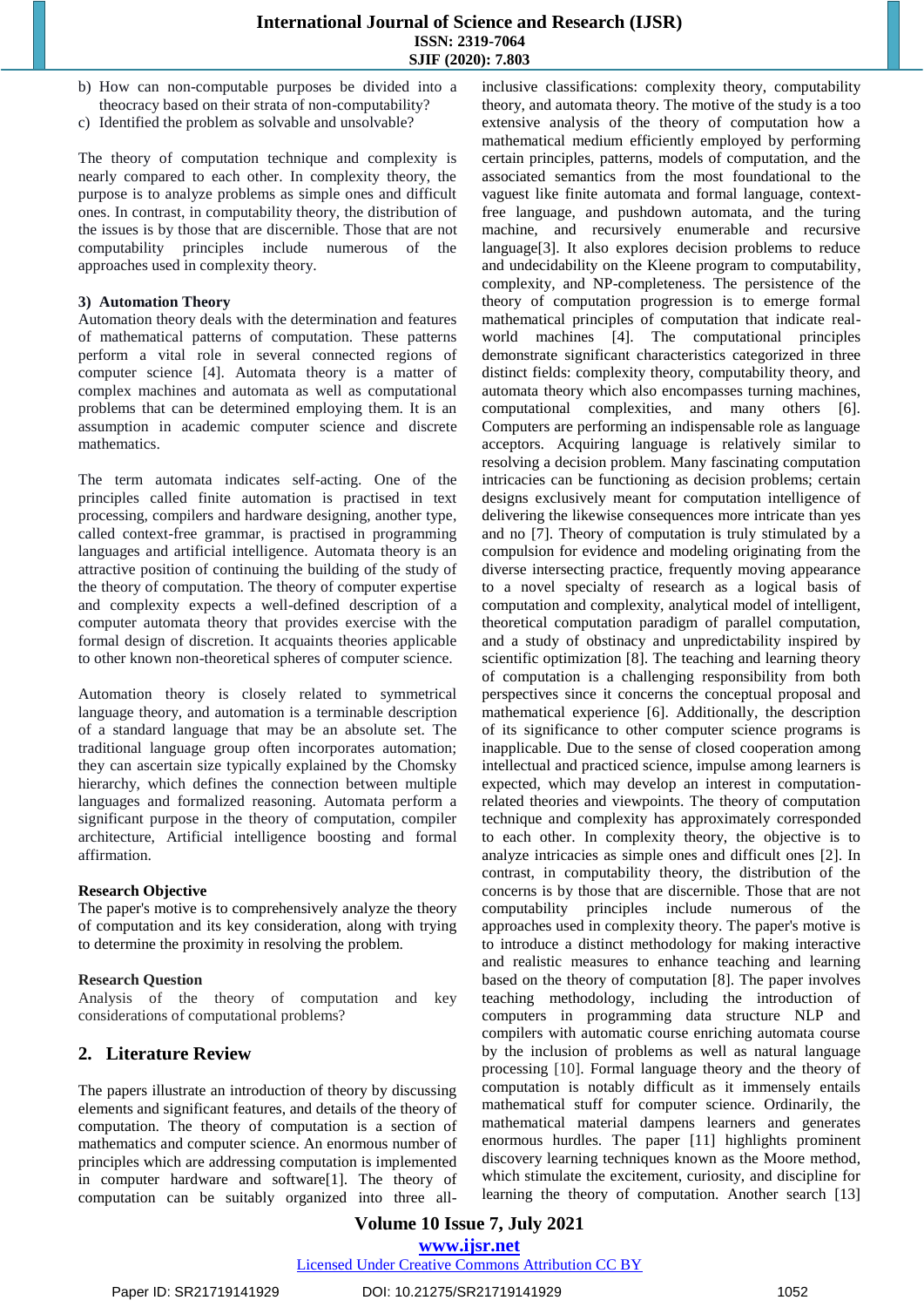implements theory of computers to explain the architectural, thermodynamics, automated, and optical qualities of Nanoscale material. Nanoscience illustrates the dynamic potential and outstanding opportunity for theory and computation to strive way in the innovation manner because the experimental to present an inadequate understanding of the structure of nanomaterial and theory can satisfy these loopholes and excerpt features crucially by the theory of computation to simulate exploring and learning to understand the topic.

# **3. Method**

The study opts for a secondary approach that involves already existing resources to explore, understand and enhance effectiveness in the research. It utilizes online and offline resources like research papers, literature, public reports, international organization reports and other internet website data relevant to the research. In this research, more than 50 research papers were initially selected to understand the objective of the research thoroughly. Subsequently, for research writing, the study finally selected 15 research papers and relevant internet resources for obtaining appropriate finding and conclusion.

## **4. Discussion**

Real-world computers implement a computation that, by variety like mathematical principles, determines queries systematically. The structure of the theory of computation is to serve in advancing analytical and rational principles that efficiently and to halt. Overall, the mechanisms that execute reasoning employ computational learning theory, theory of computation to provide scholars an insight into computer hardware and software constraints. The significance of analyzing computation is to experience better-

- The advancement of formal mathematical patterns of computation indicates the real world of computers.
- To revise the constraints of computers and clarify what classification of queries can be computed, the particular purposes of the theory of computation are essential.
- Formulating effective algorithms that operate on computer devices.
- Programming semantics analysis and their evolution.
- Effective compiler configuration and installation.

## **The key consideration of computation problem is-**

- Whatever can and cannot be measured
- The activity of such computation
- The significance of memory is practiced during exploration computations.

## **The computable and uncomputable problem in the theory of computation**

The purposes and the computable queries mean there endures some algorithm that computes can be accountable, any instance of the problem for any facts, information to be effectively functioning in a measurable number of manageable moves. Some of the prominent example of computation problem such as-

- a) Computing the largest common divisor of a couple of integrals.
- b) Arrange the shortest path between a combination of links in a finite graph.

Although some specific queries and functionalities are uncomputable, no algorithm can estimate or produce the result for all the appropriate facts in a finite capacity of manageable moves. That implies no algorithm has the capability to determine the relevant problem. One such example is the halting problem.

## **5. Conclusion**

Theory of computation is essentially inspired by a necessity for consideration and modeling emanating from the different intersecting system, ordinarily carrying appearance to a novel domain of research as a theoretical basis of computation and complexity, analytical model of intelligent, theoretical computation paradigm of parallel computation, and a study of obstinacy and inapproximability encouraged by scientific optimization. Theory of computation is truly stimulated by a compulsion for evidence and modeling originating from the diverse intersecting practice, frequently moving appearance to a novel specialty of research as a logical basis of computation and complexity, analytical model of intelligent, theoretical computation paradigm of parallel computation, and a study of obstinacy and unpredictability inspired by scientific optimization.

Eventually, the theory of computation acts as a bedrock for cutting-edge technology like artificial intelligence, big data, and IoT, among others. Effective and adequate algorithms lead to better programs that optimally use hardware resources. Good understanding of the theory of computation of system programmers and developers express themselves clearly and intuitively.

## **References**

- [1] Daneshgar A. Theory of Computation;2020.
- [2] Maheshwari A, Smid M. Introduction to theory of computation. InSchool of Computer Science Carleton University Ottawa Canada 2014 Sep 25.
- [3] Sharma M, Chaudhary N, Khubchandani S. An Introduction of Theory of Computation.
- [4] Sipser M. Introduction to the Theory of Computation. Cengage learning; 2012 Jun 27.
- [5] Lewis HR, Papadimitriou CH. Elements of the Theory of Computation. ACM SIGACT News. 1998 Sep 1;29(3):62-78.
- [6] Goyal M, Sachdeva S. Enhancing theory of computation teaching through integration with other courses. International Journal of Recent Trends in Engineering. 2009 May 1;1(2):137.
- [7] Back K. A course in derivative securities: Introduction to theory and computation. Springer Science & Business Media; 2006 Mar 30.
- [8] Martin JC. Introduction to Languages and the Theory of Computation. NY: McGraw-Hill; 1991.
- [9] Core A. Theory of Computation.
- [10] Sigman S. Engaging students in formal language theory and theory of computation. InProceedings of the

# **Volume 10 Issue 7, July 2021**

**www.ijsr.net**

Licensed Under Creative Commons Attribution CC BY